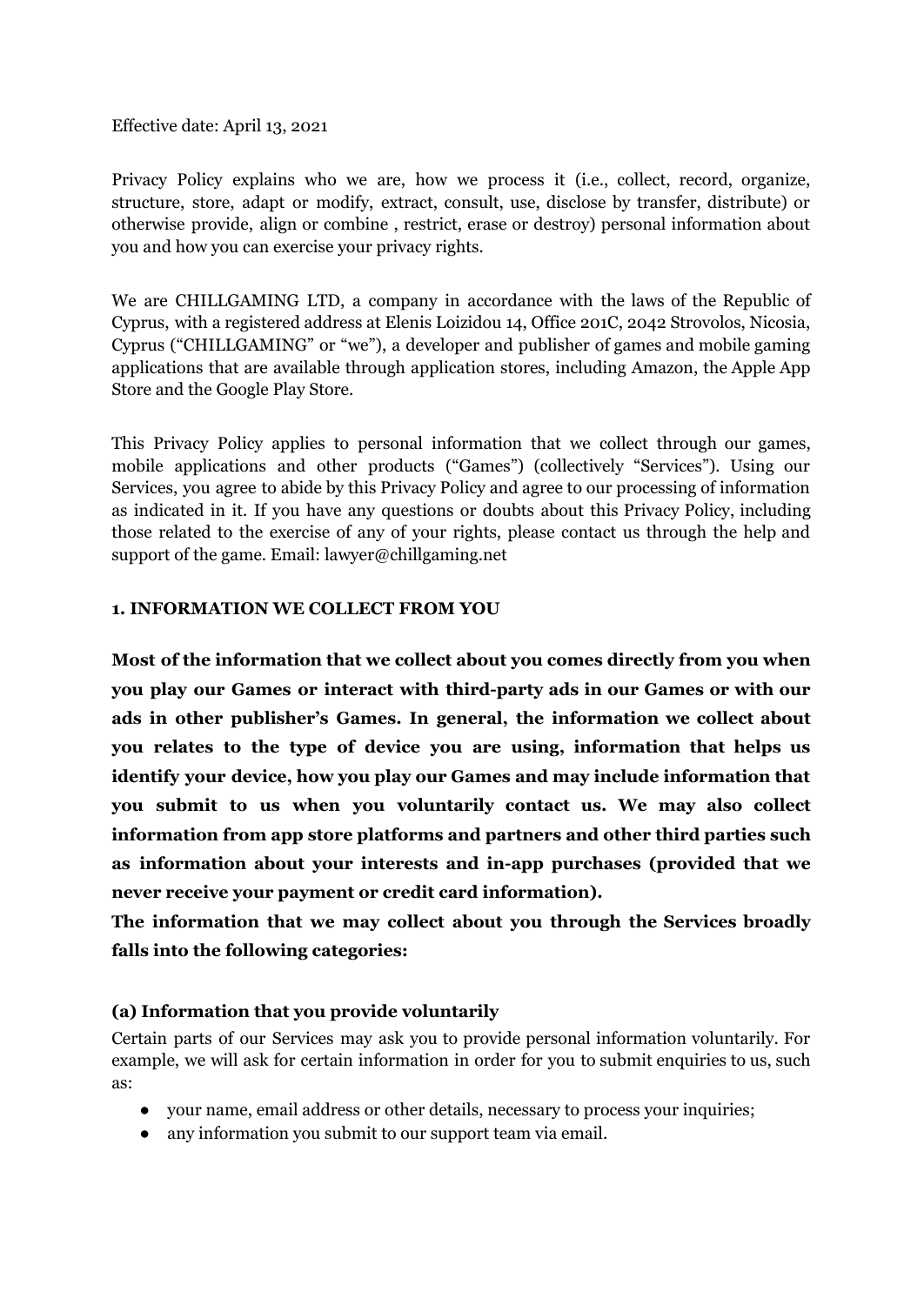# **(b) Information that we collect automatically**

When you use our Services, we may also collect certain information automatically from you and/or your device which may be considered personal information under applicable data protection laws, such as:

- Data and analytics about your use of our Services (e.g. in-game play progress, levels, games played, session length, preferred settings, which in-game adverts you may have viewed, in-game references or just game preferences, the means by which you were referred to our Services)
- Your IP address and device identifiers such as your Advertising ID
- Your device type and the operating system that you use
- Your Service communications (e.g. in-game emotion signals which you exchange with other players)
- Broad geographic location (e.g. country or city-level location) based on your IP address

Advertising ID means Apple Identifier for Advertisers ("IDFA") on Apple and Google Advertising Identity ("GAID"). These are unique identifiers for mobile device that advertisers use for personalized advertising. They are consistent across all mobile applications and thus allow cross-app tracking. On Apple, you can opt out of it by choosing "limit ad tracking" option in your privacy settings. On Google Android, you can opt out of these ads by choosing "Opt-out of personalized ads". Advertising IDs are non-permanent, non-personal identifiers, which are uniquely associated with your device.

Device identifier / information means device type, device model, device maker, device operating system and its language or other technical data like screen size or processor, or combination of this data available from a device for a developer for checking the device compatibility with a particular application.

Some of this information may be collected through cookies as explained further under the heading Cookies below.

### **(c) Information we obtain from third-party sources**

- Third-Party Social Network/s. Google Play Games Service, Apple Game Center, Facebook ("Third-Party Social Network/s"). You may choose to connect to our Services via your social media account. Exactly what information we receive from your social media will depend on your social media privacy settings, but it would typically include your basic public profile information such as your username, gender, your friends playing the same Game. (See below also "Third-Party Social Networks").
- Third party service providers. We may receive personal information about you from third-party sources. We may get your personal information for example when you installed our Game and prior to installing you have clicked an advertisement for the same Game.
- Advertising partners. From time to time, we may also receive personal information about you from other third-party sources. For example, if you clicked on an advertisement to direct you to one of our Services (such as an advert of one of our Games in other publisher's game), we will be provided with information from which ad network and advertising campaign the install originated from (See below also "Advertising"). A list of our current service providers and partners is available [here](https://www.playgendary.com/third-party-service-providers).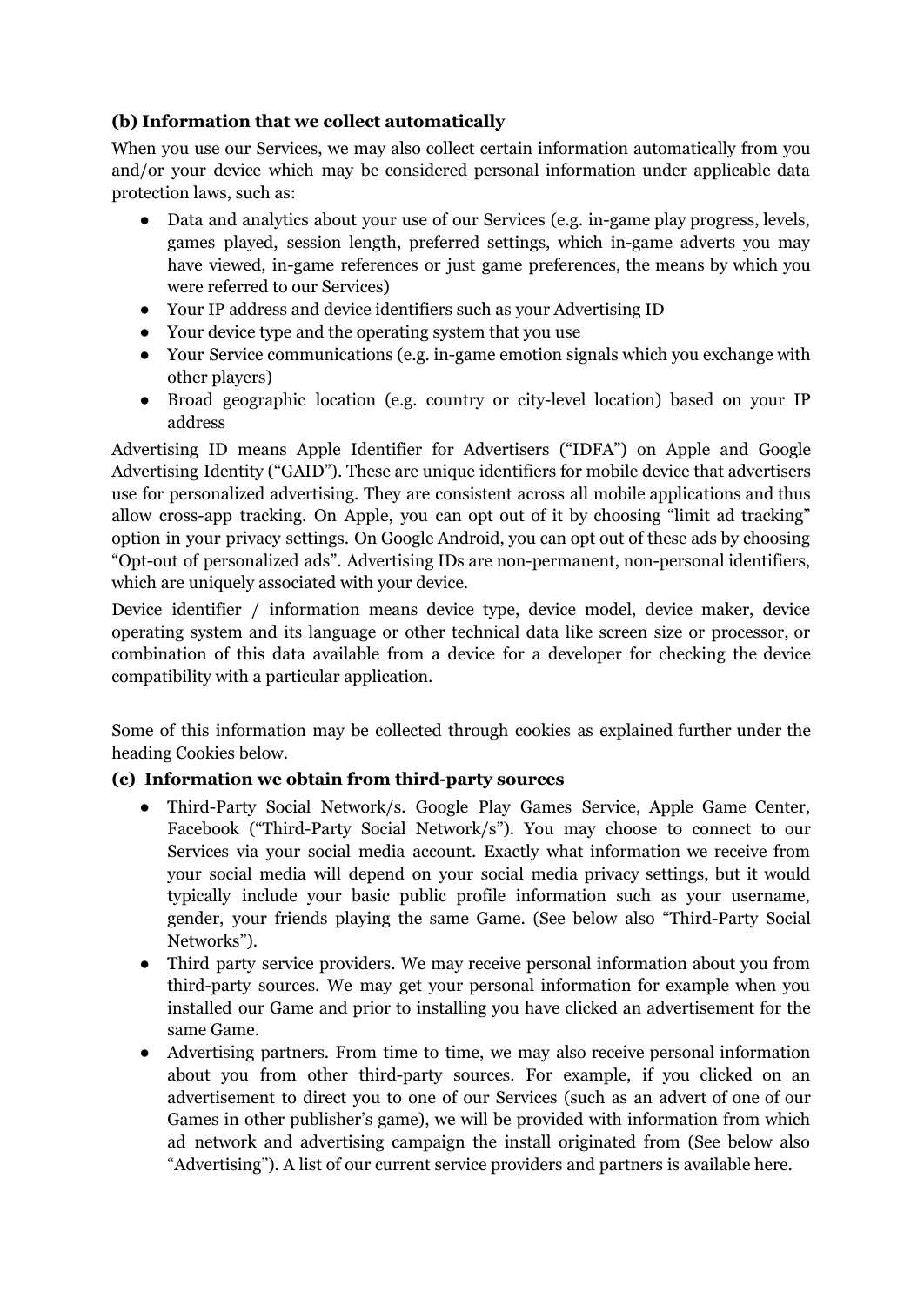#### **(d) No special categories of information**

● We do not request or intend to collect any "special categories of information" such as personal data revealing racial or ethnic origin, political opinions, religious or philosophical beliefs, or trade union membership, genetic data, biometric data for the purpose of uniquely identifying a natural person, data concerning health or data concerning a natural person's sex life or sexual orientation. Kindly be cautious when sharing this information about yourself (or others) in our forums.

### **2. HOW WE USE YOUR INFORMATION**

#### **2.1. In General**

We use the information we collect about you/your device to deliver services and our Games to you and to operate our business. We use it also for improving our services and Games, for enhancing security and for analytics and research purposes to make sure we provide you with the best experience. In addition, we use your information to promote our services and Games in our Games and also in other publisher's apps and to display third-party advertisements to you. We use your information also for tracking and fraud prevention for advertising purposes and for complying with our legal obligations.

We use your information for the following **purposes**:

- 1. **Delivering and improving our services**. We use your information for developing, delivering and improving our Games and other products, services, and content, tailoring our products and services, providing Game updates, technical troubleshooting, understanding and analyzing trends in connection with usage of the Games, and administering the Games.
- 2. **Displaying advertisements.** We use your information for showing advertisements for our Games in other publisher's apps and for displaying third-party advertisements in our Games. Please see more in Advertising Section of this Privacy Policy.
- 3. **Cross-promotion**. We use your information for cross-promoting our Games and services, meaning to promote one of our Games while you are playing a different Game of ours.
- 4. **Tracking and fraud prevention for advertising purposes.** We use your information for tracking how our advertising campaigns perform and for identifying and preventing fraud for our advertising campaigns.
- 5. **Analytics and research**. We use your information for understanding and analyzing trends in connection with the usage of the Games, gathering demographic information about our user base, data about where the Game was downloaded from. We may also create reports and analysis for the purposes of research or business intelligence, for example to track potential problems or trends with our Games and services, or to test our new game features and content.
- 6. **Security**. We use your information for enhancing the safety and security of our Games, products and services.
- 7. **Customer Support.** We use your information for providing customer support to you and to respond to your inquiries.
- 8. **Our legal obligations.** We use your information when we are required to do so by law, for example, we use your country or region for tax reporting purposes.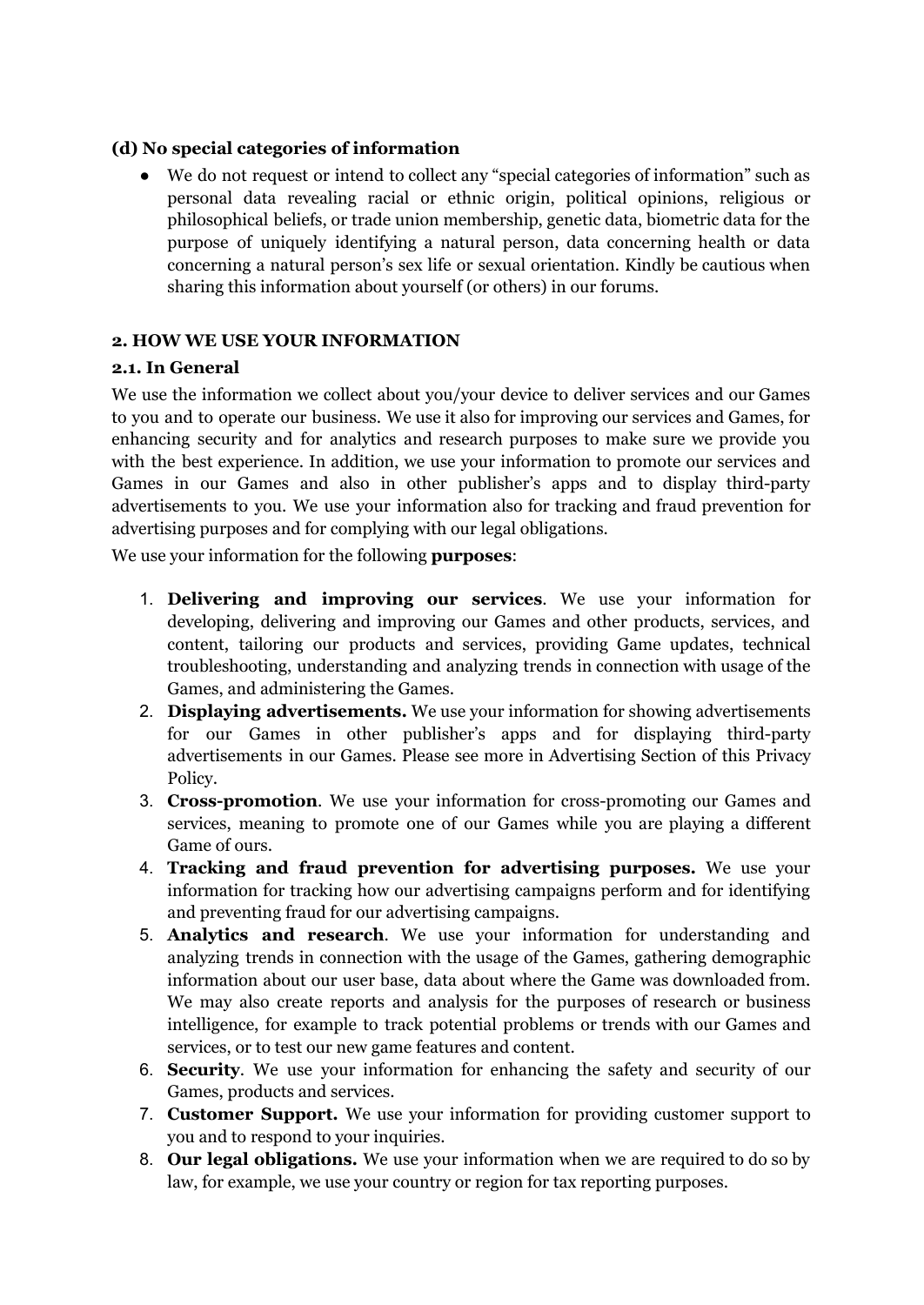#### **2.2. In-App Purchases**

Our Games enable in-app purchases. We do not process payments for in-app purchases nor have access to your credit card information.

Payment transactions for in-app purchases are completed through the app store via your App Store account, Google Play account or Amazon.com account. Any post-purchase processes are controlled by the Apple, Google and Amazom.com stores and are subject to specific terms of such Apple, Google and Amazon.com stores. Please review privacy policy and terms of service of your Apple, Google and Amazon.com stores.

### **3.HOW WE SHARE YOUR INFORMATION**

We cannot provide all services necessary for the successful operation of the Games by ourselves. We must, therefore, share collected information with third parties for the purposes of developing and delivering our services, displaying advertisements, conducting analysis and research and for measuring our and our Partners' advertising campaign performance. We also reserve the right to disclose your information (including personally identifiable information) when we are legally required to do so, to disclose your information in an anonymous and aggregated manner, meaning you could not be personally identified from it.

We may share such information to:

- **Our analytics providers.** We use third-party analytics such as TapJoy, Unity, Firebase for the purposes of delivering our services, conducting analysis, and research. The device data we share with such providers are encoded. The providers may assign a random ID to these data and they are not able to match it back to You. We can aggregate the data for benchmarking feature.
- **Our cloud service providers.** We store information we collect from you on servers provided by our third-party cloud service providers such as iCloud, Google Cloud Platform;
- **Our tracking and fraud prevention providers.** For some of our Games we use tracking and fraud prevention providers, such as AppsFlyer, Tenjin for the purposes of measuring performance and optimizing our advertising campaigns, displaying advertisements, conducting analysis to improve our services and for fraud prevention purposes. Such providers may use APIs, and SDKs in our Games to enable them to collect and analyze user and device-related data and information, such as impressions, clicks, installs or other advertising campaign performance indicators and post-install in-app events.
- **Third-party advertising partners.** We have contracted with certain third-party advertising networks that assist us in delivering advertising to you that allows us to continue offering the Games for free or at low cost.
- **Advertising partner's third-party tracking provider.** We allow our advertising partners to track impressions, clicks, installs or other advertising campaign performance indicators through their tracking providers for the purposes of measuring their advertising campaign performance. They may use their own third-party tracking providers.
- **Other third-party service providers. For our Games,** we use Unity Software to develop such Games. For the data processing by Unity please see Unity's privacy policy available at [https://unity3d.com/legal/privacy-policy.](https://unity3d.com/legal/privacy-policy) For some Games, we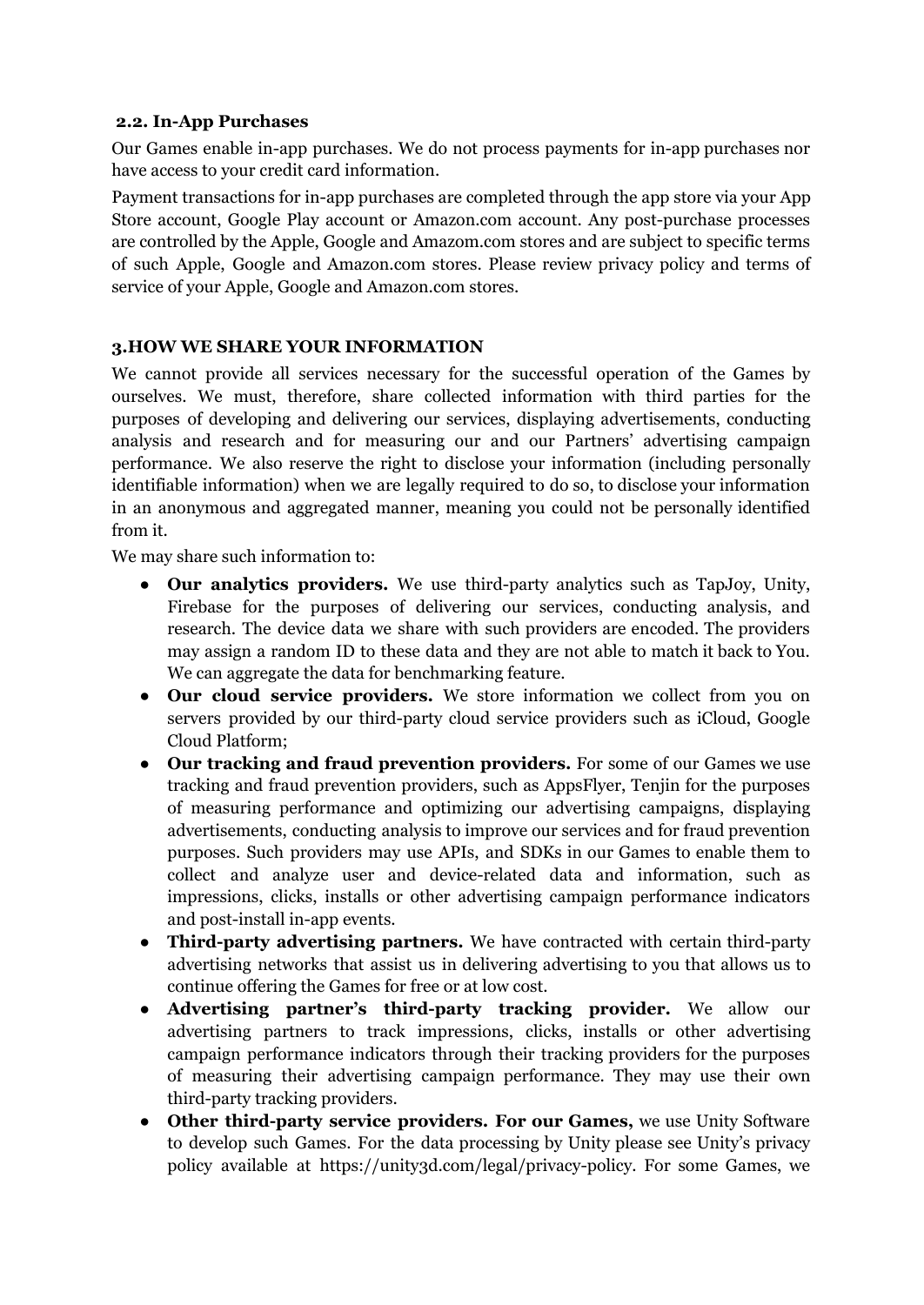partner with third-party development studios to develop such Games. Such third-party development studios do not have access to your personal information, they can only access aggregated data that they cannot trace back to you.

We may contract with additional Partners or change existing Partners in the future to perform any services in connection with the Games. These changes shall be updated from time to time or promptly in case of material changes in our data processing practices.

The list of our current service providers and partners is available [here.](https://www.playgendary.com/third-party-service-providers)

We reserve the right to disclose your information (including personally identifiable information) in response to law, legal process, litigation, and/or requests from public and governmental authorities within or outside your country of residence. We may also disclose information about you if we determine that for purposes of national security, law enforcement, or other issues of public importance, the disclosure is necessary or appropriate. We may also disclose information about you if we determine that disclosure is reasonably necessary to enforce our terms and conditions or to protect our operations, users or user experience. Additionally, in the event of a reorganization, merger or sale we may transfer any and all information (including personally identifiable information) we collect to the relevant third party.

For any additional questions about third-party information collection, please refer to lawyer@chillgaming.net

# **4.ADVERTISING**

## **4.1. In General**

We use advertising to fund our Services and to make our games available for free. We offer our Games for free or at low cost and in order to do that we need to share information we collect from you with our third-party advertising partners. As a safeguard to protect your privacy, we only store personal information temporarily. The information collected helps us to improve our websites and Games and – at the same time – keep our Games free for a wide player base.

### **4.2. In-game advertising (i.e. when you view ads in Our Games)**

To enable us to show in-game ads, we may send your advertising ID and IP-address to advertisers (or ad networks) to enable them to find appropriate ads to serve to you in our games and on third-party properties. You can control and limit our use of your advertising ID in your device settings. We do not control which specific ads are shown in our games (it is controlled by ad networks), but we do blacklist certain categories of ads.

Advertising IDs are used by the ad networks for a number of purposes (please refer to the Privacy Notices of our advertising partners listed [here\)](https://www.playgendary.com/third-party-service-providers) including:

- limit the number of times you see the same ad;
- ensure they are dealing with humans with real devices and not 'automated' bots;
- serve you with advertisements likely to be relevant to you based on your advertising ID engagement with other brands and ads, also recorded using your advertising ID and using your general geographic area. Other brands buy advertisement placement via an ad network or ad exchange to advertise their products in Our Games. The ad network or ad exchange acts as intermediary between the other game companies and Us. In order for an ad network to charge the company buying the ad, clicks from the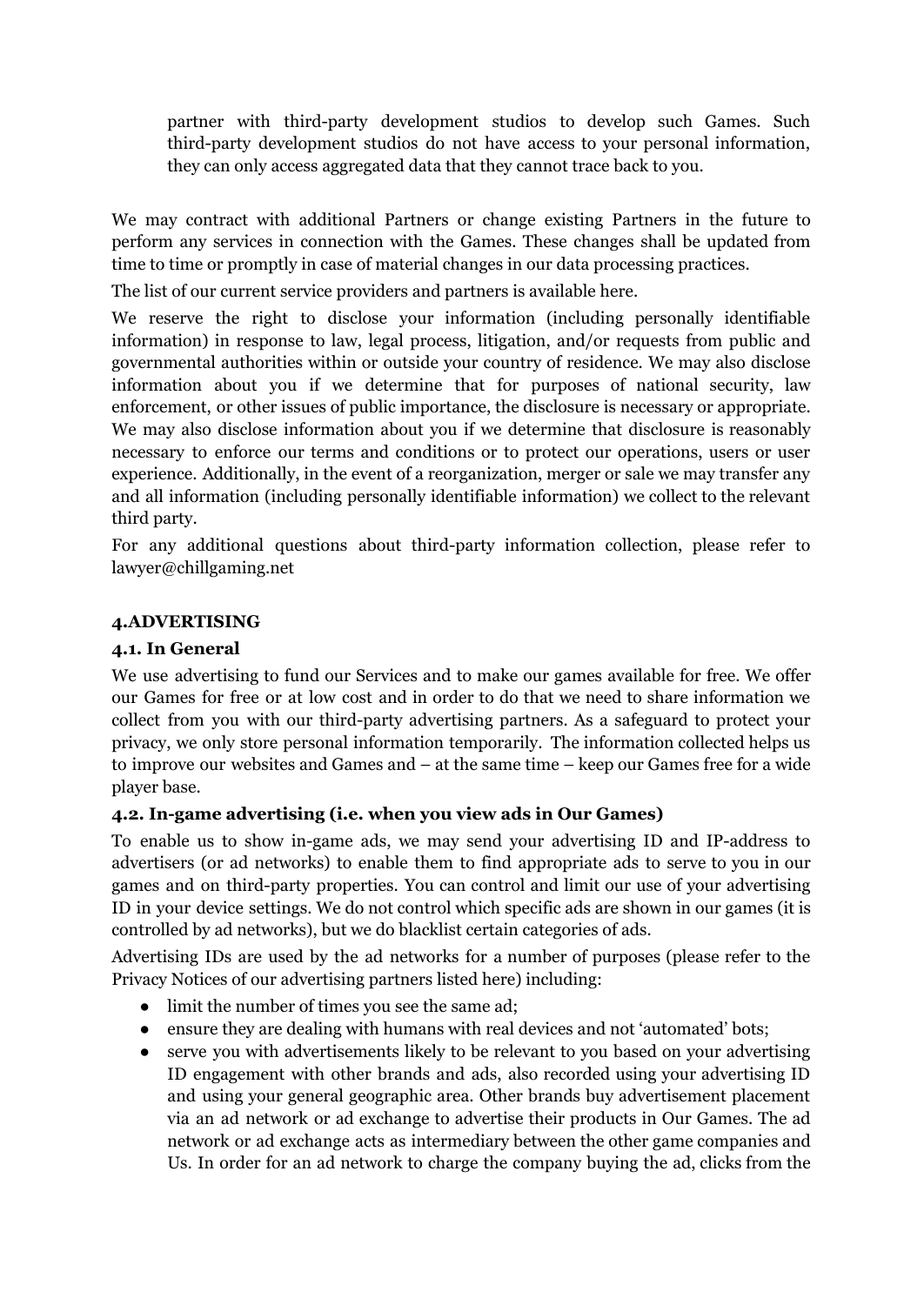ad and potentially installs of other developers' applications party apps are tracked. Views, clicks, and installs from ads are measured using Advertiser ID;

• keep track what games you have used to market you similar kind of games. IP-address is typically used by advertisers to broadly see the general geographic area you are coming from for example country, state, and sometimes at city level).

# **4.3. View of Our ads on third-party services**

We also advertise Games in other apps by asking ad networks to serve them to audiences that will be interested in them (determined using Advertising IDs).

The Advertising IDs are used by the ad networks for a number of purposes (please refer to the Privacy Notices of our advertising partners listed [here\)](https://www.playgendary.com/third-party-service-providers) including:

- measuring ad effectiveness (looking at aggregated views, clicks and installs they generate through their advertising in other publishers' games);
- informing players, that have not been playing for a while, about new content in the Game. We give a list of these users in the form of Advertising IDs to an ad network. Ad network then shows these users ads about the new content;
- not showing ads on a game which a player is already playing. We can send a list of active players in the form of Advertising IDs to an ad network. Ad network then excludes these players from seeing the ad;
- marketing games to a group of potential players.

# **4.4. HOW CAN YOU TURN OFF PERSONALIZED ADS?**

Besides specific instruments available to EEA-based users via the Game you can use your device settings.

### **iOS**

Open the "Settings" application of iOS and select the "Privacy" menu item and then the "Advertising" sub-item. If you activate the "Limit ad tracking" option, we can only take limited measures such as identifying unique users or combating fraud. In the same menu you can always delete the IDFA ("Reset Ad-ID"), then a new ID is created which is not merged with the data collected earlier.

### **Android**

Open the "Settings" application and select the "Google" menu item. Depending on your device, this option may not be visible on the main menu but you may use the search function at the top of the Settings menu to find it. From there, select the "Ads" sub-item and activate the option "Opt out of Ads Personalisation" to prevent the creation of profiles and the display of personalized advertising. You can delete the advertising ID in the same menu at any time ("Reset advertising ID"), then a new ID will be created which will not be merged with the previously collected data.

### **5. THIRD-PARTY SOCIAL NETWORKS**

### **5.1. Connecting to Third-Party Social Networks**

Some of our Games use third-party services such as Google Play Games Service, Apple Game Center, Facebook ("Third Party Social Network/s"). Such Games enable you to log in to your Third-Party Social Network account to connect our App by using the "Log in" feature in our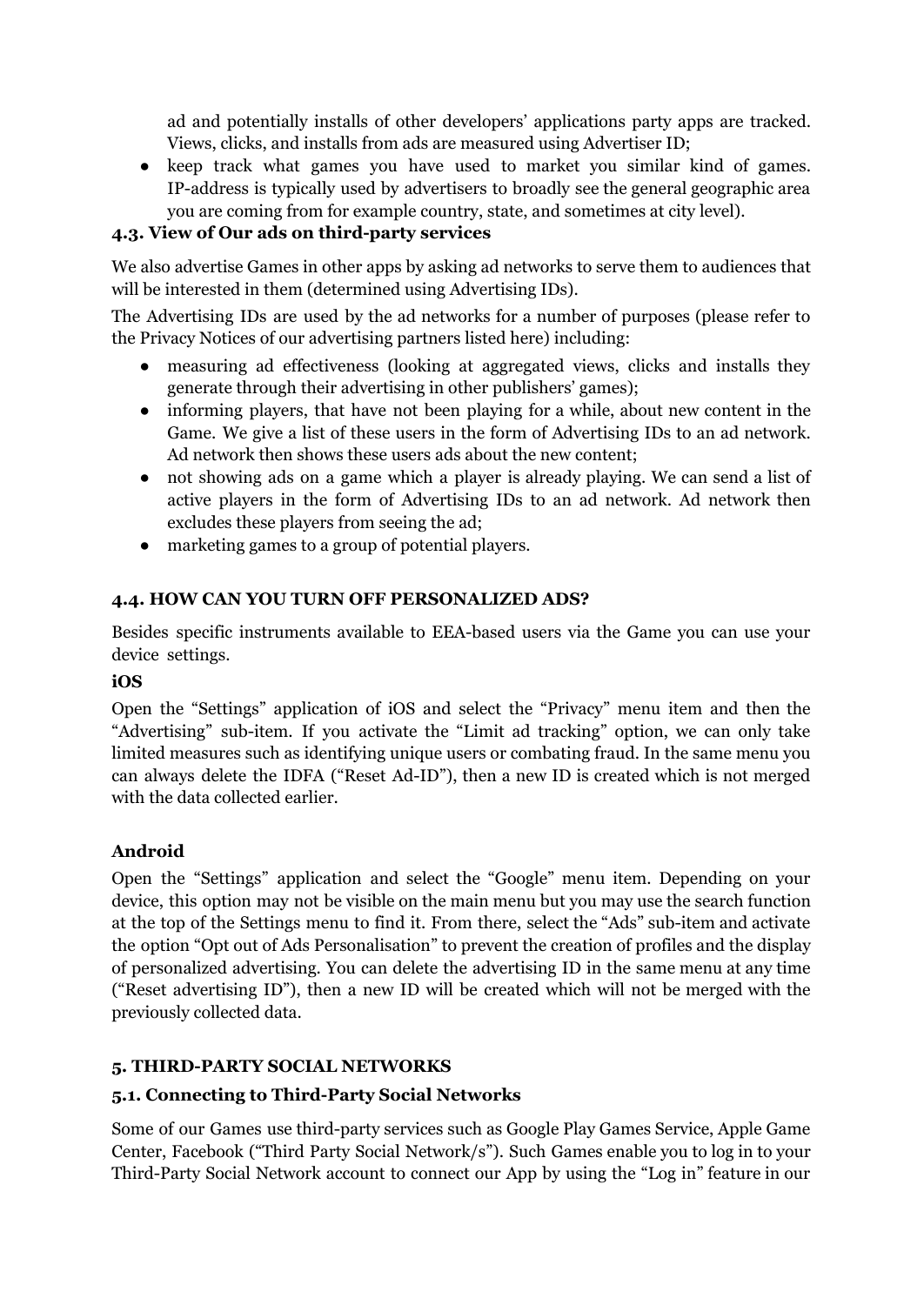App. You may also share the content you create within the App on Third-Party Social Networks. Please note, Third Party Social Networks are governed by their own privacy policies, terms and end-user agreements and we are not responsible for and have no control over, the sharing practices or policies of the third parties that operate those sites.

# **5.2. Information We May Receive When You Connect to Third-Party Social Networks**

The information you allow us to access varies by App and is affected by the privacy settings you establish on those Third-Party Social Networks. You can control and find out more about these settings from the Third-Party Social Network in question. When you use the "Log in" feature, we may access and store some or all of the following information, as allowed by you, Third-Party Social Networks and your preferences: (i) your basic information from your public profile, such as your nickname, profile picture; (ii) login ID and/or player identifier string; (iii) list of your friends; (iv) any other information which is detailed and displayed to you in the notice which appears during the "Log in with" process. We may share your name and your game data (such as moves, Game progress and scores) with respect to the applicable App, with your friends who have also used the "Log in with" or "Connect to" feature in connection with such App or with your contacts in applicable Third-Party Social Media Network account.

The App may further ask you to allow us to post on such Third-Party Social Networks on your behalf (e.g. status updates). Please keep in mind that we will only do that if specifically allowed by you and we will store ID and your full name for the purposes of user identification. Other information will be merely stored within the App on your device so that the App will be able to communicate with Third Party Social Network directly.

# **5.3. How You Share Your Information On Third-Party Social Networks**

If you use Third-Party Social Networks to participate in game-related activities, such as leaderboards and multiplayer games, you share your information with other players and Third-Party Social Networks (for example, scores, rankings, and achievements).

### **6. COOKIES**

Cookies are files with small amount of data, which may include an anonymous unique identifier. Cookies are sent to your browser from a website and stored on your computer's hard drive.

We use "cookies" to collect information. You can instruct your browser to refuse all cookies or to indicate when a cookie is being sent. However, if you do not accept cookies, you may not be able to use some options of our Service.

### **7. CHILDREN'S PRIVACY**

Our Service does not address anyone under the age of 16 ("Children"). When we collect personal information, we do not know the age of our players. We do not knowingly collect personally identifiable information from children under 16. If you are a parent or guardian and you are aware that your Children have provided us with Personal Information, please contact us. If we become aware that we have collected Personal Information from a child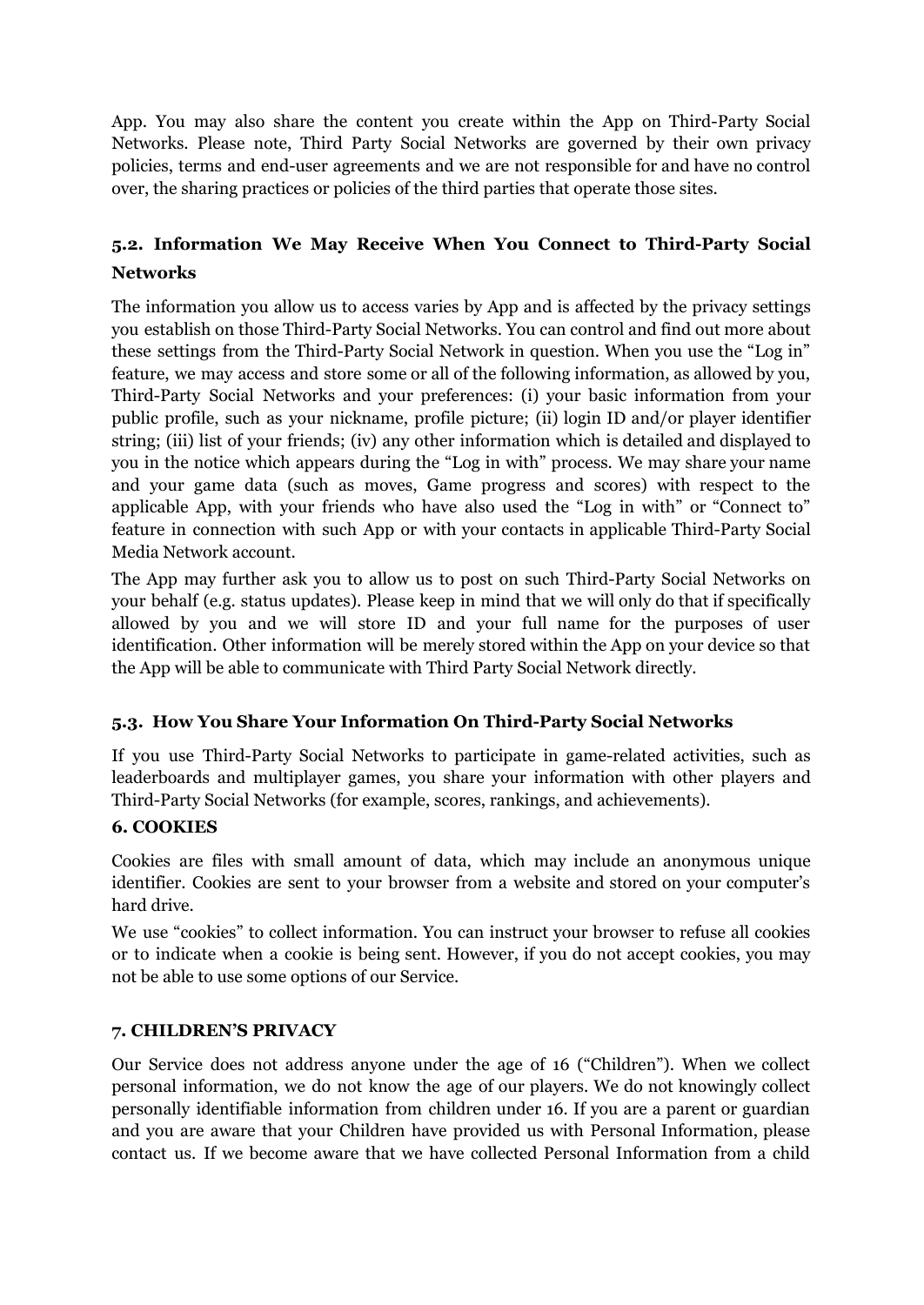under age 16 without verification of parental consent, we will take steps to remove that information from our servers.

### **8. YOUR RIGHTS**

If you are EEA-based user you have certain rights in connection with your personal information and how we handle it. Some of these rights may be subject to some exceptions or limitations. You can exercise these rights at any time by following the instructions below or sending us relevant requests to mail: lawyer@chillgaming.net

Your rights include:

- Right to withdraw your consent in accordance with Art. 7 para. 3 GDPR (e.g. you may withdraw your consent to show personalized ads to you, by loading Terms &Privacy from your Game settings and following instructions in section Personalized Ads Consent Withdrawal in Privacy Policy (available to EEA-based users only))
- Right to access your data in accordance with Art. 15 GDPR (e.g. you may check what data we store about you, for this purpose please load Terms & Privacy from your Game settings and follow instructions in section Request a Summary of Personal Data in Privacy Policy (available to EEA-based users only))
- Right to correct your data in accordance with Art. 16 GDPR (e.g. you can contact us if your email address has been changed and we should replace your old email address)
- Right to have your data deleted in accordance with Art. 17 GDPR (e.g. you can contact us if you want us to delete certain data that we have stored about you, please load Terms &Privacy from your Game settings and follow instructions in section request Personal Data to be removed in Privacy Policy (available to EEA-based users only))
- Right to restrict processing of your personal information in accordance with Art. 18 GDPR (e.g. you can contact us if you want to restrict processing)
- Right to take your data with you in accordance with Art. 20 GDPR (e.g. you can contact us to receive your data if you want to upload it to another service)
- Right to object how your data is handled in accordance with Art. 21 GDPR (e.g. you can contact us if you do not agree with any user analytics procedures as described within this privacy policy)
- Right to send complaints to the supervisory authority in accordance with Art. 77 para. 1 f GDPR (e.g. you can contact the data protection supervisory authority directly).

### **9. GENERAL**

Your information privacy and security is important to us and we always pay special attention to ensure that we process your information lawfully in accordance with one of the legal bases set out under EEA data protection laws that apply to EEA users. We have appointed data protection officer to help us ensure compliance with EEA data protection laws. We store your information for as long as needed to provide you with our services. We may store information longer, but only in a way that it cannot be tracked back to you. We operate globally and we share your information with our Partners (see the List of our current Partners [here](https://www.playgendary.com/third-party-service-providers)) as for the purposes described above in "How We Share Your Information" Section, which may include a transfer of your personal information outside of the European Economic Area (the "EEA"). Please check regularly for changes to our Privacy Policy.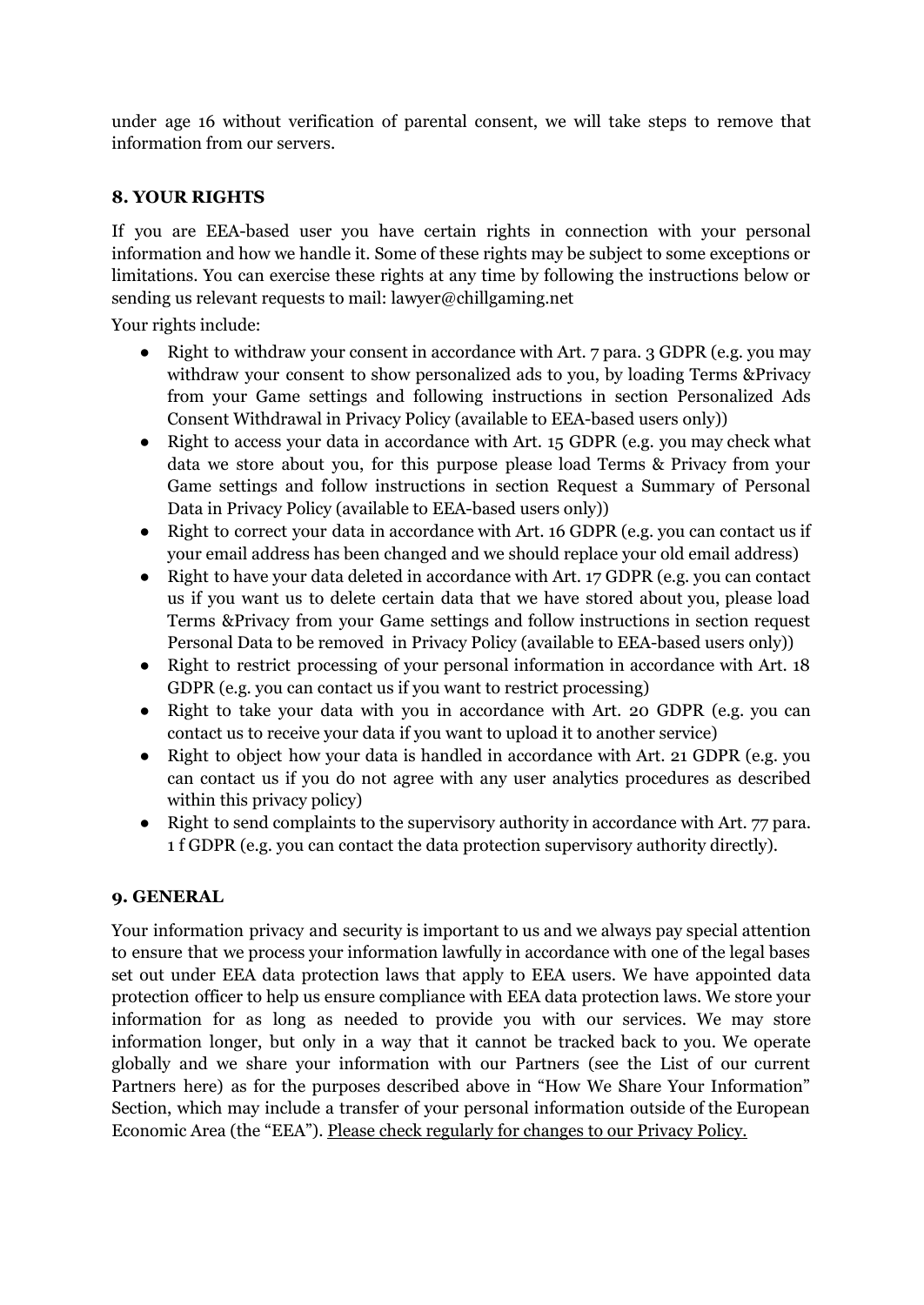#### **10. LEGAL BASES**

In each case where we process your information, we do so lawfully in accordance with one of the legal bases set out under EEA data protection law.

The legal bases that we rely upon are the following:

- **Contractual Necessity.** This covers information that is processed by us in order to provide you with service that you have requested – and that we have agreed – to provide to you, that is to deliver and improve our services, to provide customer support, to deliver special features in our Games (such as in-app chat feature, multiplayer feature, leaderboards and other third-party social network features), to deliver content of the in-app purchase you make.
- **Legitimate Interests.** This covers information that is processed by us for the purposes that can be reasonably expected within the context of your use of our services to pursue our legitimate interests in order to ensure you have the best experience when playing our apps, to make sure your information is secure and to provide to you our Games free of charge or at a low cost. We pay special attention to your data protection rights making sure that your data protection rights are not overridden by our legitimate interests. We rely on our legitimate interests for data processing for analytics, tracking and fraud prevention, push-notifications, cross-promotion, and contextual advertising purposes.
- **Consent.** Where we ask for your consent to use your data for a particular purpose, we will make this clear at the point of collection and we will also make clear how you can withdraw your consent. We will ask for you consent before sharing any information with our advertising partners for the purposes of personalized advertising and before conducting any surveys.
- **Legal Obligation.** This covers information that is processed by us to comply with a legal obligation, for instance, is to maintain records for tax purposes.

### 11. **CALIFORNIA PRIVACY RIGHTS**.

California laws provide residents of California specific rights such as:

- The right to access personal information we collect or share for business purposes. That concerns personal information in respect of the preceding 12 month period, including categories of information we have disclosed for business purposes in compliance with Privacy Policy and applicable laws.
- The right of deletion or "the right to be forgotten". This means, we will delete your personal information.
- The right to non-discrimination. That means, you have the right to equal service and price even in case you invoked privacy rights.

If you are a resident of California we can provide access to your personal information or delete the same at your specific request twice every 12 month without a charge. Please note, in order to avoid unauthorized disclosures we shall proceed only in case of verifiable consumer request. It will be completed in 45 days, but in case of necessity we can extend this period by an additional 45 days. We shall notify you immediately in that case.

You may send us an email at: [lawyer@chillgaming.net](mailto:lawyer@chillgaming.net)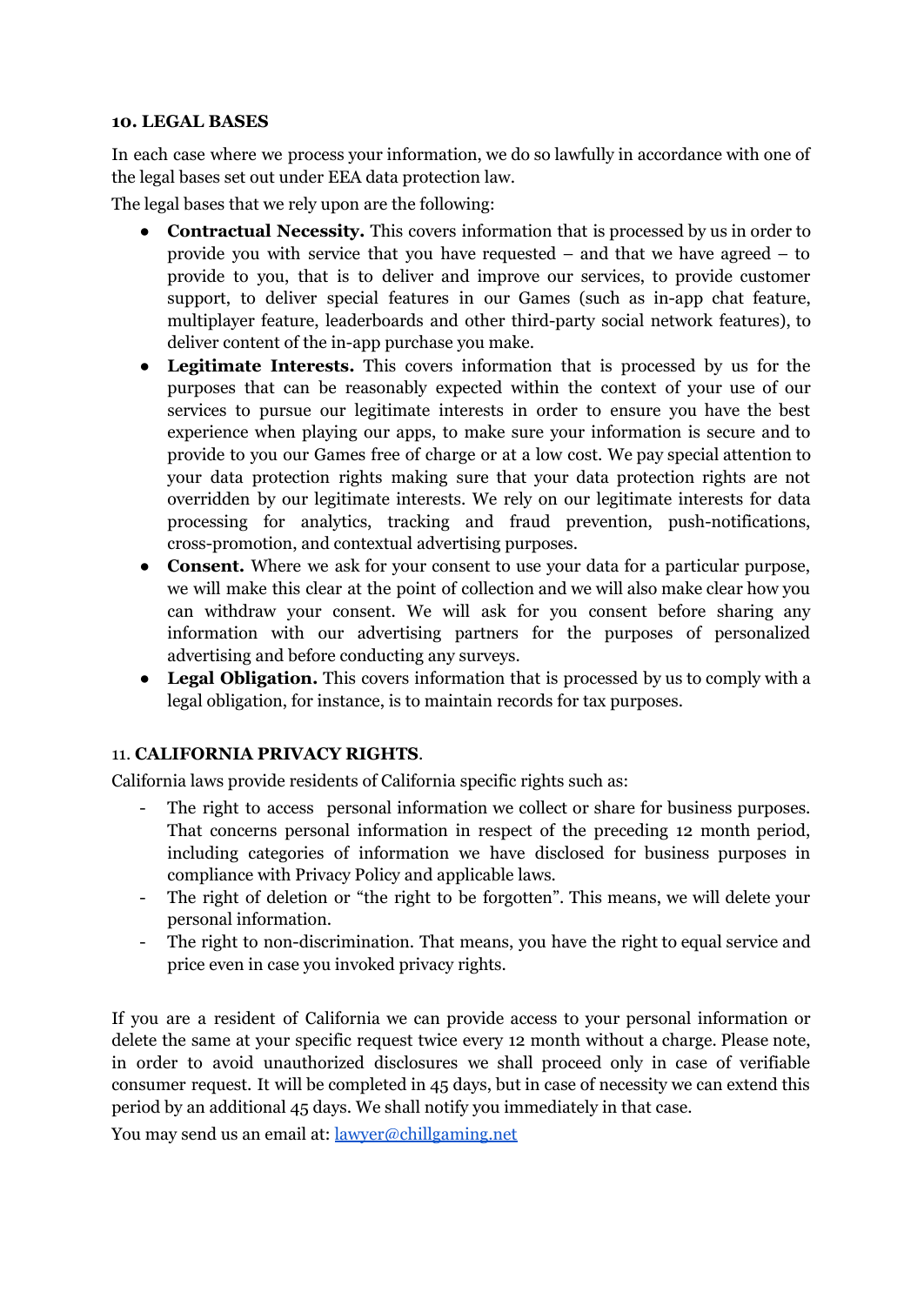#### **12. SECURITY**

We have implemented appropriate technical and organizational measures to protect the confidentiality, security and integrity of the collected information, and to prevent unauthorized access and the use of information contrary to this Privacy Policy. Although we use commercially reasonable efforts to assure that your information remains secure when maintained by us, please be aware that no security measures are perfect or impenetrable.

#### **13. INTERNATIONAL TRANSFER**

Your personal information may be transferred to and processed in countries other than the country in which you are resident. These countries may have data protection laws that are different to the laws of your country.

This means that when we collect your personal information, we may process it in other countries. However, we ensure appropriate safeguards are in place so that your personal information will remain protected in accordance with this Privacy Policy. These include implementing the European Commission's Standard Contractual Clauses for transfers of personal information between us and third party service providers and partners, which require us to protect personal information they process from the EEA in accordance with European Union data protection law. It also includes transferring personal information to third party service providers and partners which are certified under the EU-US Privacy Shield.

#### **14. RETENTION**

We store your information for as long as needed to provide you with our services. We may store information longer, but only in a way that it cannot be tracked back to you. We delete the information as soon as we do not need it for the purposes as described in this Privacy Policy and in any event no later than five (5) years after your interaction with all of our Games has ceased.

When required by law, we will retain your information for as long as we are legally obligated to do so. If you request us to delete your data we will delete your data as described above in "Your Rights" Section.

#### **15. CHANGES TO OUR PRIVACY POLICY**

We will occasionally update this Privacy Policy as necessary to protect our users, furnish current information, and respond to legal and technical changes. The most current version of the Privacy Policy will govern our use of your information and will be available at <https://chillgaming.net>

For previous versions of this Privacy Policy, please contact us via 16